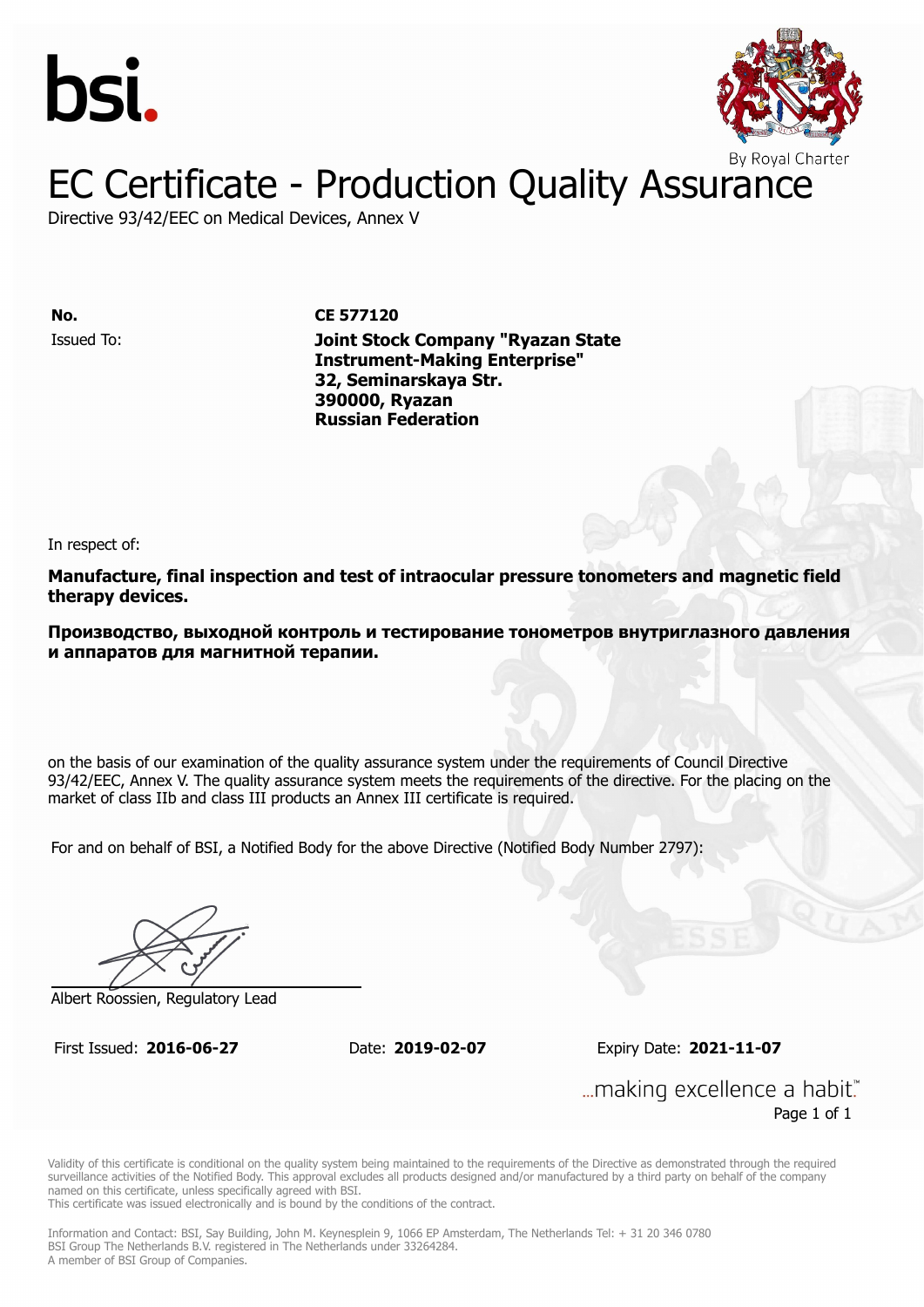



## EC Certificate - Production Quality Assurance

Directive 93/42/EEC on Medical Devices, Annex V

#### List of Significant Subcontractors

Recognised as being involved in services relating to the product covered by:

Certificate No: **CE 577120**

Date: **2019-02-07** Issued To: **Joint Stock Company "Ryazan State Instrument-Making Enterprise" 32, Seminarskaya Str. 390000, Ryazan Russian Federation**

**Subcontractor: Service(s) supplied**

**Manufacture**

"Kasimov Instrument-Making Enterprise"- -Branch "Ryazan State Instrument-Making Enterprise" 3, Industrialnaya Str. 391300 Kasimov Russian Federation

Tonom GmbH Mergelberg 115 A 48161 Münster Germany

**EU Representative**

... making excellence a habit."

Page 1 of 1